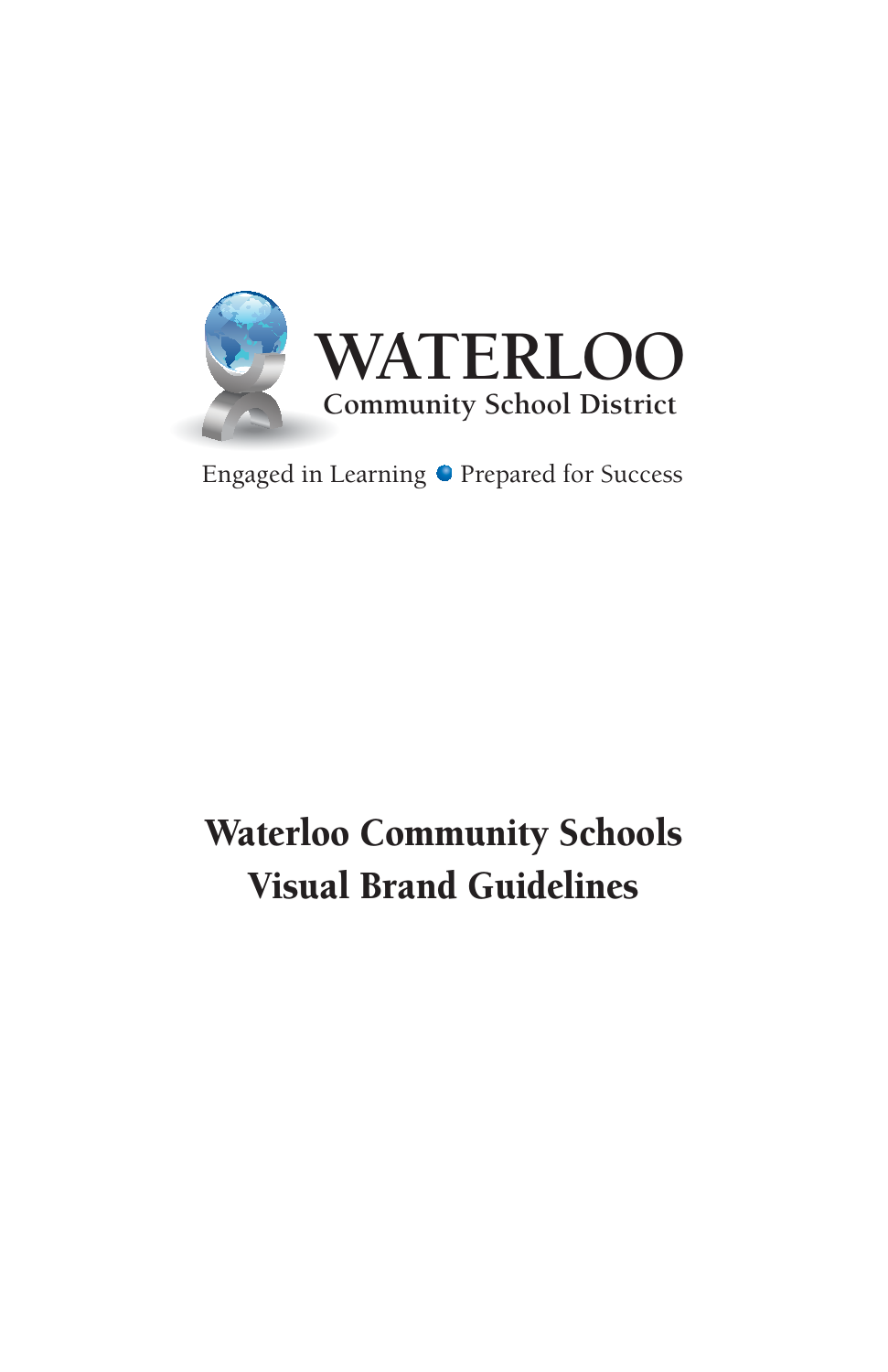# Introduction

The Waterloo Community School District has invested considerable time and resources in creating a distinctive and respected brand/logo ID.

It is in the District's best interest that its brand/logo ID be presented in a consistent and accurate manner.

The District corporate identity is associated by the visual representation of our logo. Therefore, it is vital that it receives uniform treatment whenever and wherever it is displayed.

This document describes our basic visual identity tools and provides guidelines on the use of the Waterloo Community School District logo/trademark.

Please forward any question you may have to millers@waterloo.k12.ia.us.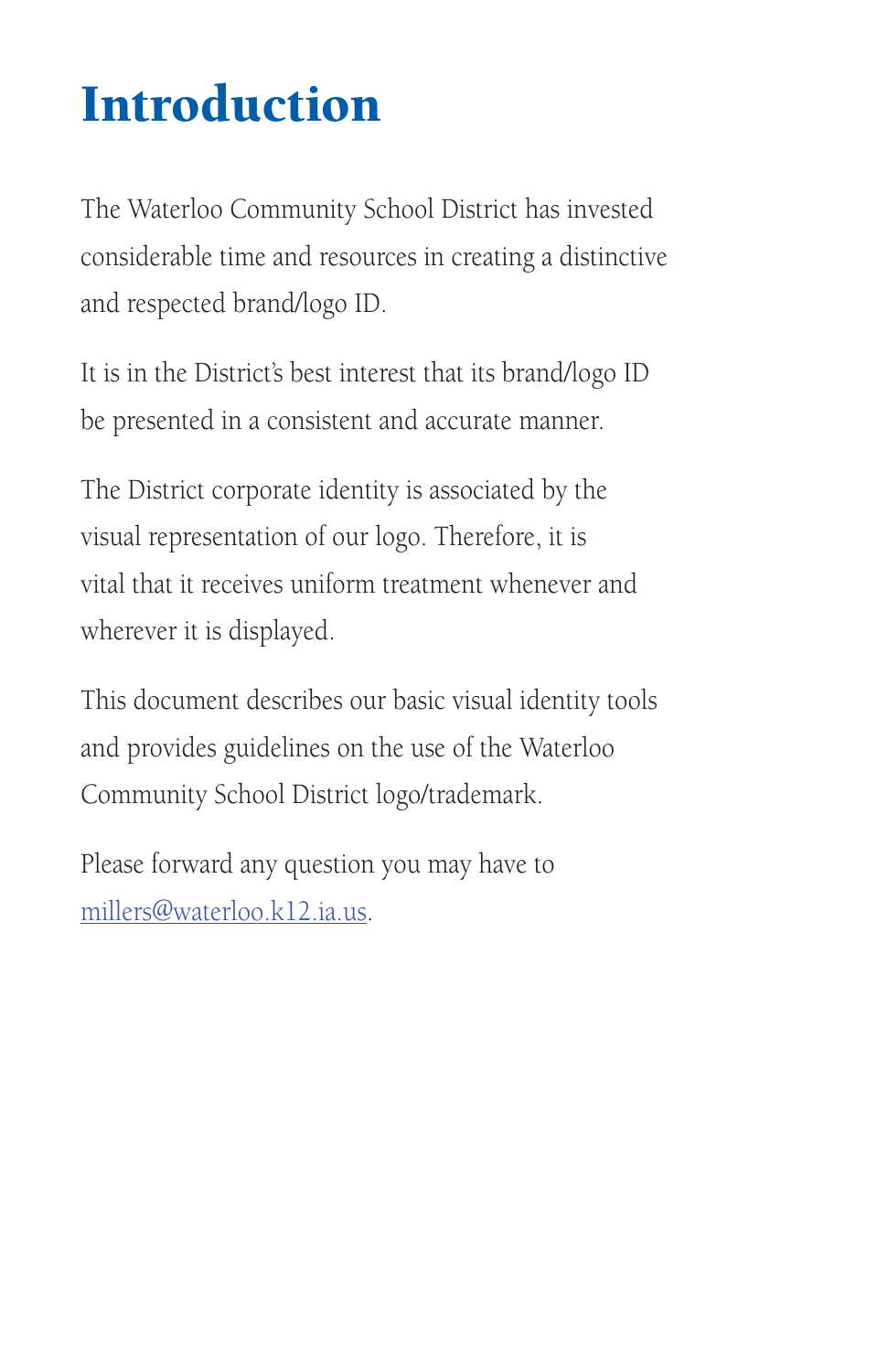#### Waterloo Community School District Trademark

The District trademark is the exclusive property of the Waterloo Community School District. It represents our corporate signature and visually expresses the district personality and character. Its proper use is important to the success of the District brand because it reflects our institution, our vision, and our values in the marketplace.

The logotype always appears with the symbol in the approved size and relationship and should not be approximated or imitated. The symbol may be used without the logotype as shown to the right. Always use approved digital artwork when reproducing the District signature.



When resizing the logo and tagline (vision statement), maintain the proper proportions and avoid distortions.

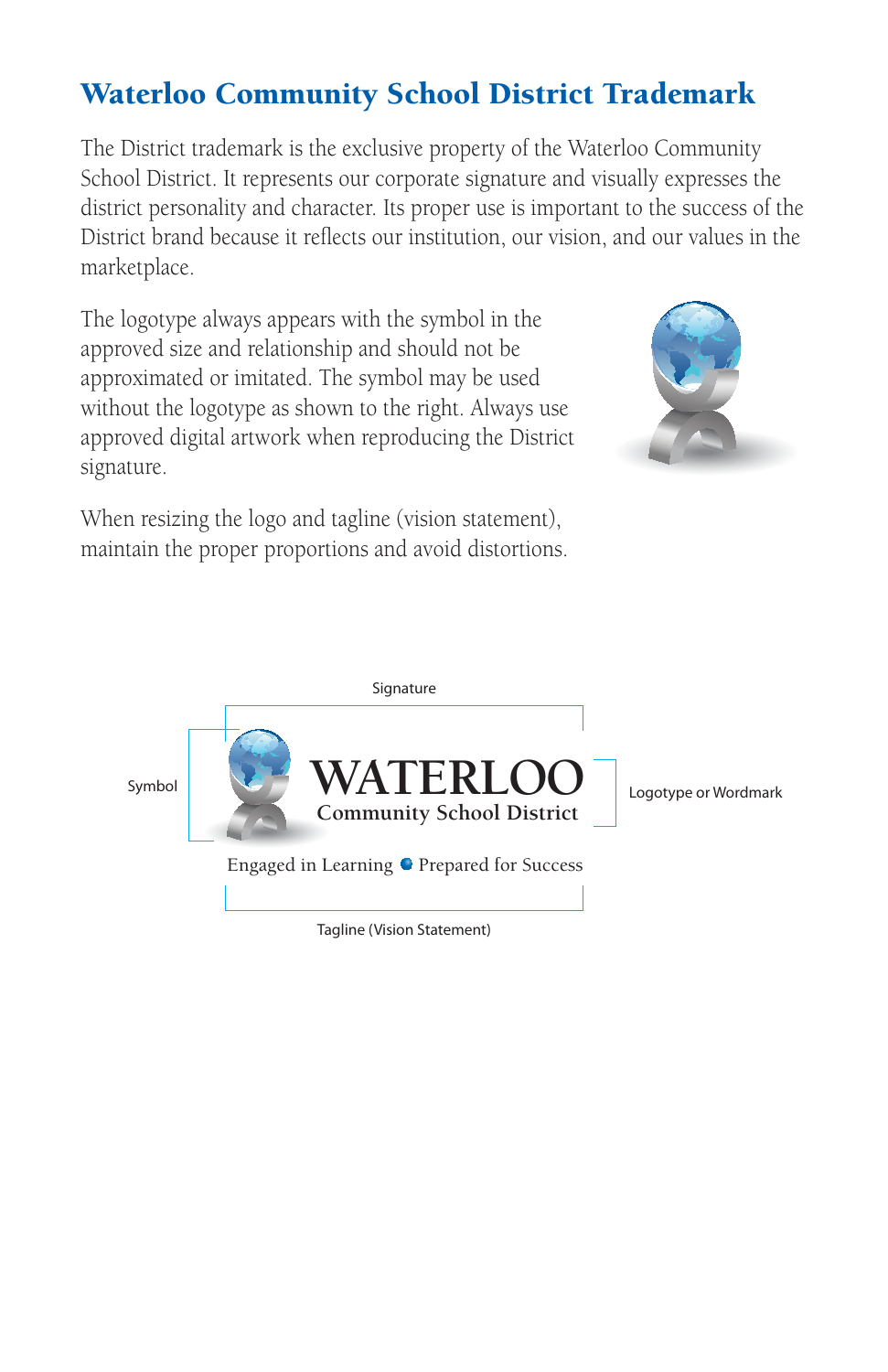**Clear Space** is the area surrounding the signature that should be free of any text, graphics, borders, or other images. This ensures the signature's visibility and impact. The minimum clear space requirement for the signature is based on the measurement "X", which is equal to the height of the letter "W" in the logotype.



Maintain a clear space zone around the logo and tagline (vision statement) as displayed in this example. Adhering to the proper clear space promotes greater readability of the logo and tagline (vision statement) in communications.



Ab ipsam et eum in nat rehent dera cus sequia dolorpo ritatemquiae prernatis et pel moluptatiae excerchilit rempora dolor ratis aped qui blaut vent in haria nat vent.

**Minimum Size** refers to the smallest size the signature may be reproduced through offset printing with acceptable clarity and legibility.

The minimum size for the Waterloo Community School District signature is when the symbol reaches 3/8" in height. Only the process color or grayscale versions can be reproduced at this small size. Any smaller versions do not reproduce effectively below a symbol height of 3/8".

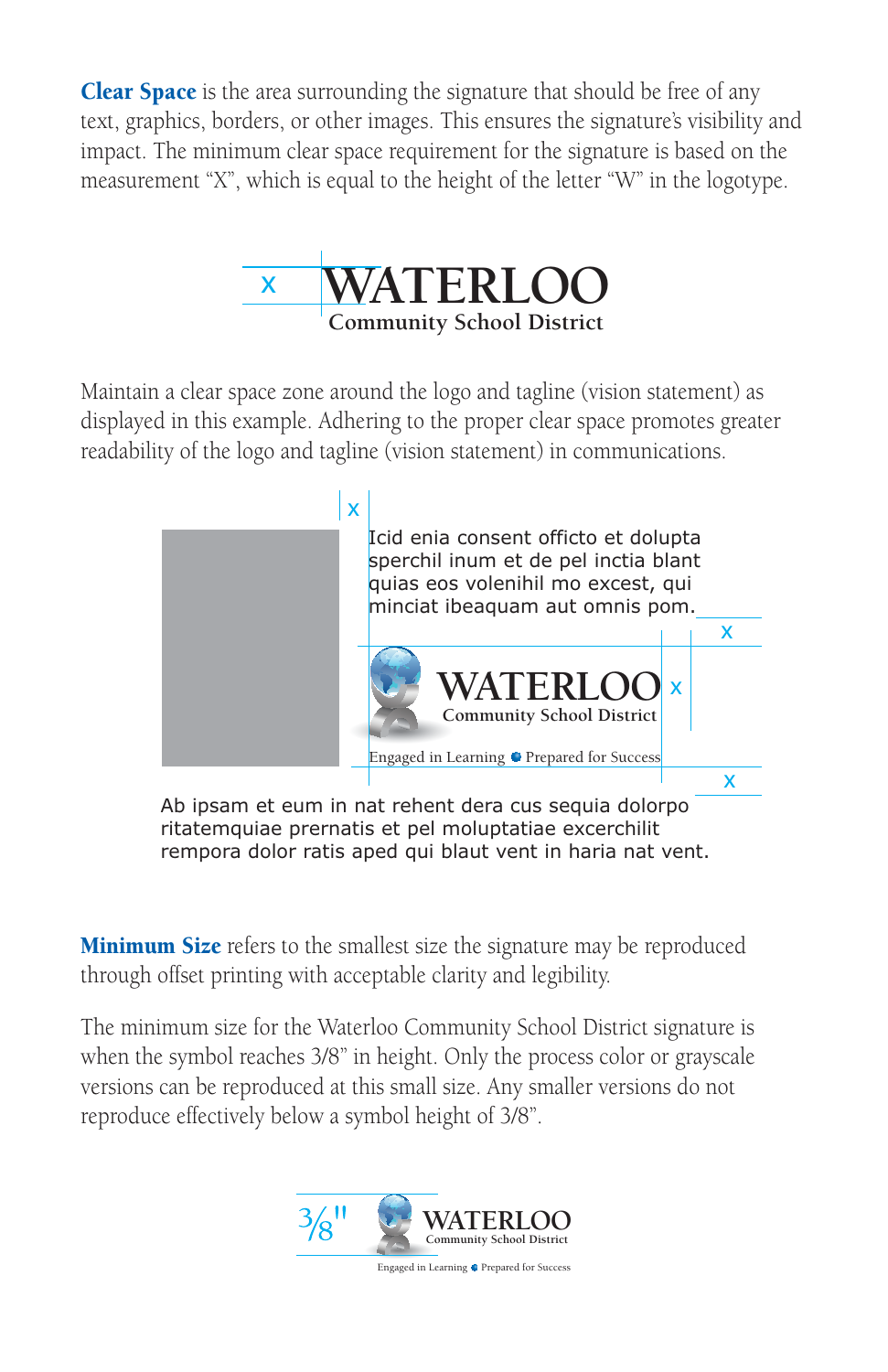#### **Colors**

The Primary Logo must always be printed with a 4-color process or as a grey scale when 4-color process is not available.

The logotype must always be solid black or solid white when used on dark backgrounds.

#### **Background**

The District signatures are often placed on varied backgrounds. They may appear on light, dark, photographic, or gradated backgrounds. The key is to always make sure there is sufficient contrast between the signature and the background it is being placed on so the signature can be displayed with clarity and visibility.

#### Waterloo Community Schools Name

Waterloo Community School District, Waterloo Community Schools, or Waterloo Schools name should be used when it is referenced in body copy or text. The name should always appear with initial capitalization, in the same style and weight as the rest of the copy. One may use the initials "WCSD" to refer to the district or brand.

### Typography

Use Verdana for Microsoft Office applications, such as Outlook, PowerPoint, Publisher, and Word. It's clean and contemporary and is already installed as a standard font on most PCs.

For the stationary products like business cards and letterhead use Berkley Oldstyle Book.

Book and medium weights are preferred, but bold, black and italic may be used sparingly. This typeface is for all titles, headlines, body text and captions and or other reproductions i.e., banners, embroidery, displays, etc.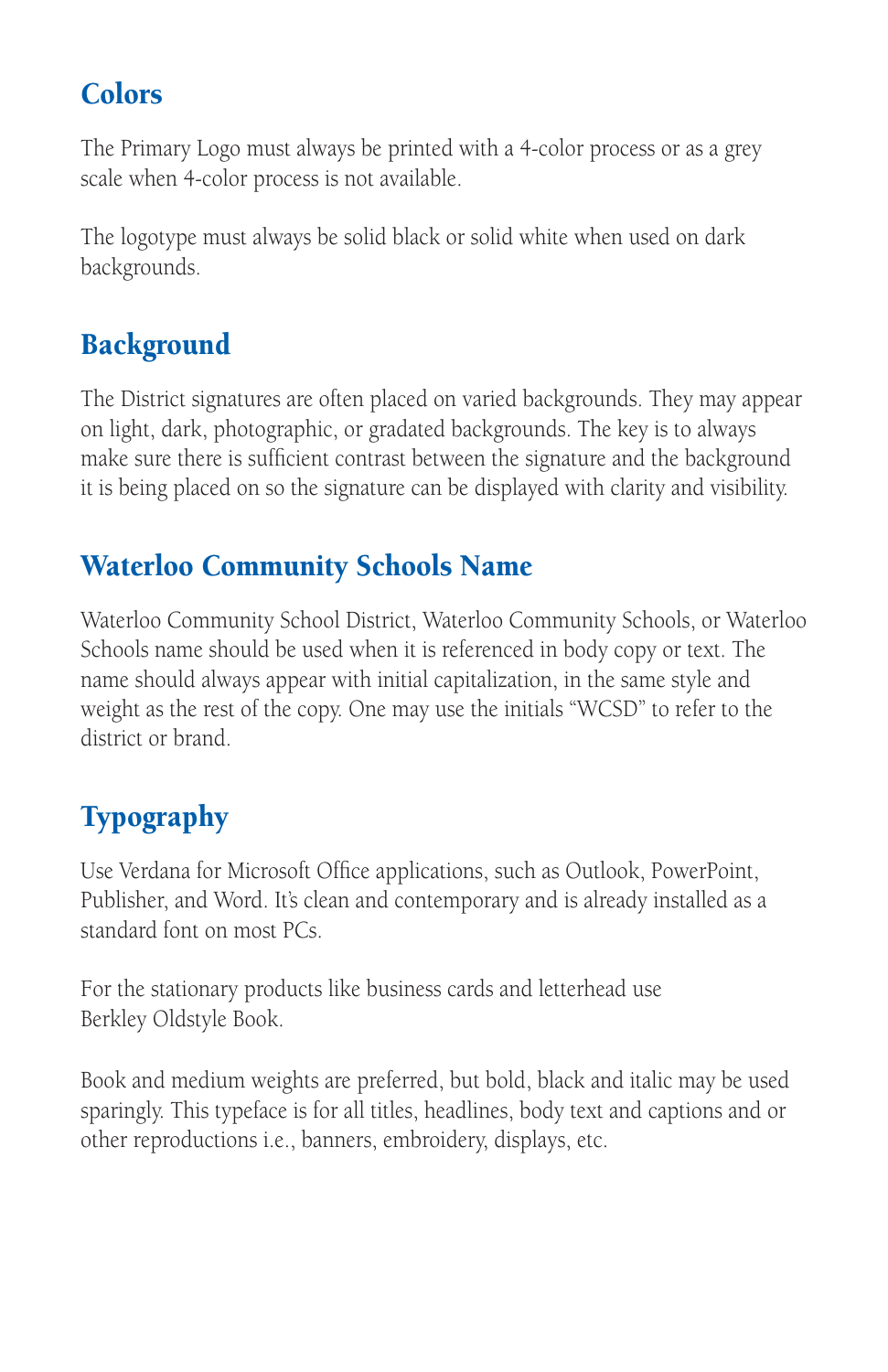To preserve the integrity of the Waterloo Community School District identity, never alter the approved signature configurations. Below are examples of some common signature misuses:



Do not change the direction of the symbol



Do not distort the signature or logotype





Do not alter the color of the signature



Do not use the logo with an inappropriate background color.



Do not reverse the placement of the symbol with the logotype.



Do not separate the badge symbol from the logotype



Do not substitute typefaces Do not stack symbol on top of logotype



Do not add words to the signature



Do not place the logo on a picture or complex background.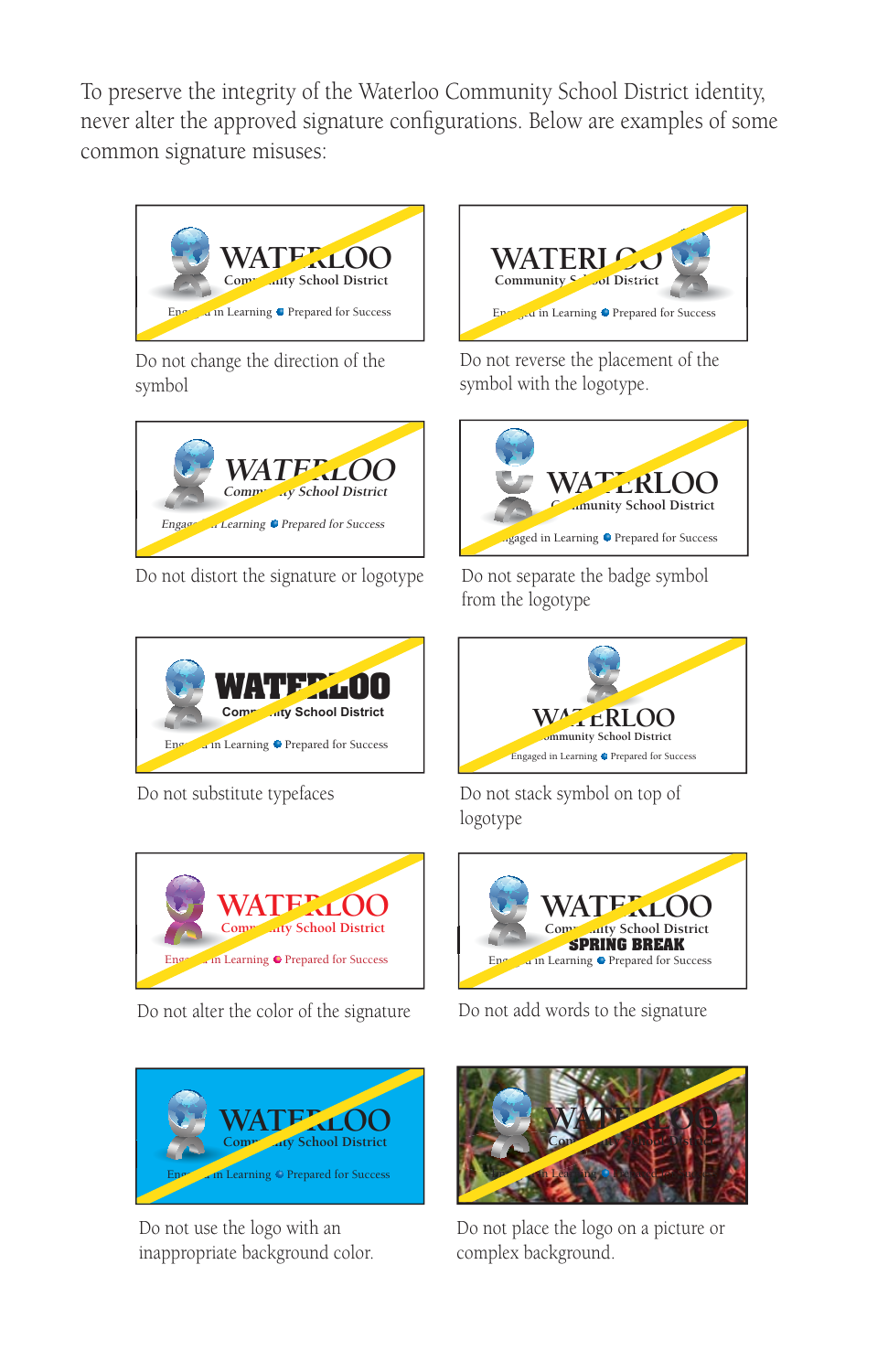#### Logo and Tagline (Vision Statement) Background Colors

Background colors are an important element, and determine the proper color that's to be used for the logo and tagline (vision statement).



When printed on a white background, use the logo with the shadow and blue globe in the tagline (vision statement).



When printed on a color background, use a white logo and white tagline (vision statement).



When printed on a gray background, ensure the logo and tagline (vision statement) print dark or light enough for easy readability. 50% Black is not recommended.